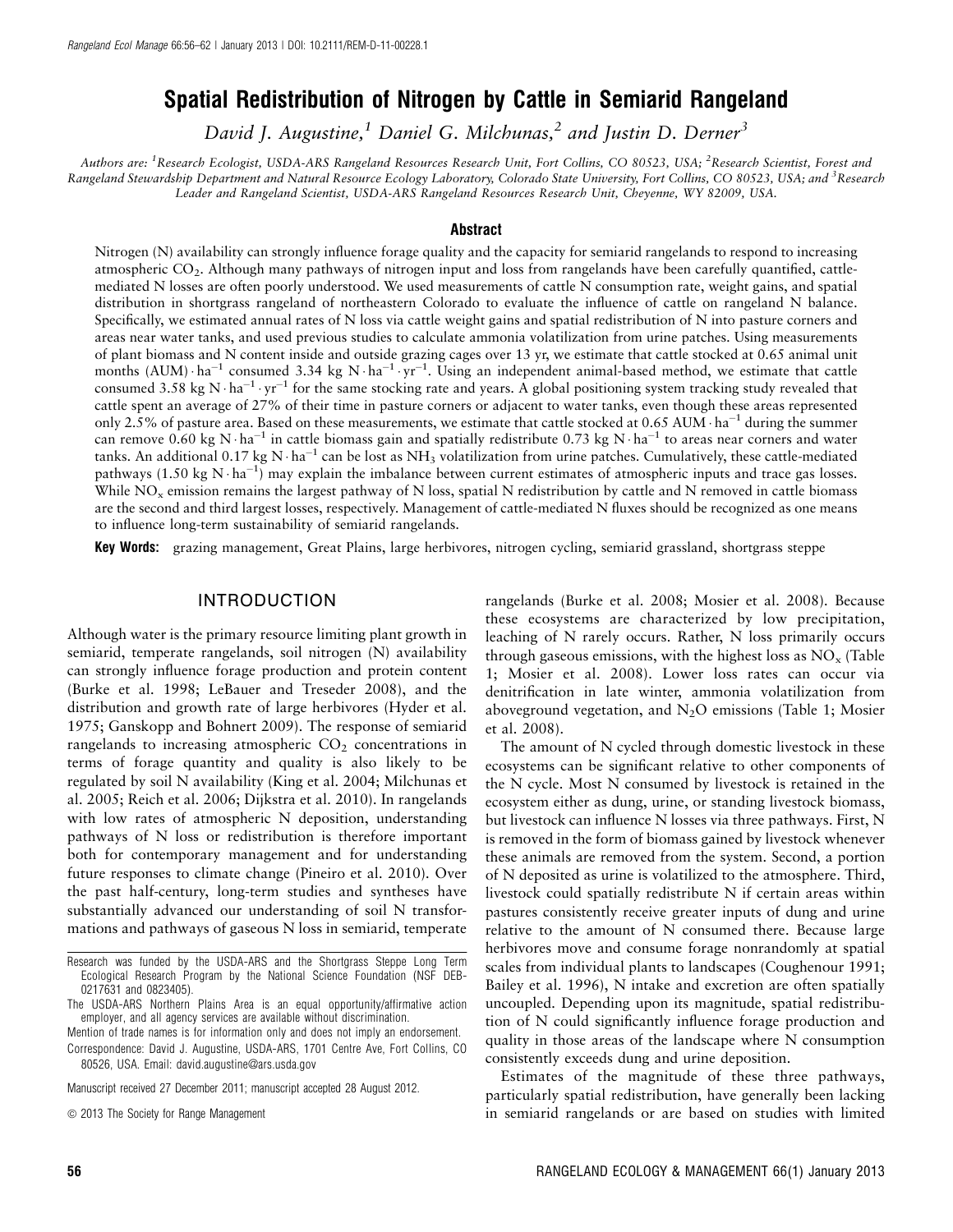Table 1. Summary of estimates of annual rates of nitrogen (N) loss from shortgrass rangeland based on studies at the Central Plains Experimental Range in northeastern Colorado.

| N loss pathways  | kg $N \cdot ha^{-1} \cdot yr^{-1}$ | Citation |
|------------------|------------------------------------|----------|
| NH <sub>3</sub>  | 0.7                                | [1]      |
| $N_2$            | 0.4                                | $[2,3]$  |
| NO <sub>x</sub>  | 2.2                                | [3, 4]   |
| N <sub>2</sub> 0 | 0.2                                | $[3]$    |
| Total            | 3.5                                |          |

1 Zachariassen and Schimel 1991.

2 Mosier et al. 1996, 1997.

3 Mosier et al. 2008.

4 Martin et al. 1998.

replication. For example, a recent synthesis of N cycling in shortgrass rangeland had to rely on estimates of livestockmediated fluxes from 1 yr of measurements in a single pasture (Burke et al. 2008). However, in the few cases where spatial redistribution of nutrients by livestock has been studied in detail, it has been shown to substantially influence rangeland N balance and nutrient heterogeneity (Augustine 2003; Schnyder et al. 2010; Van Uytvanck et al. 2010). Our objective was to quantify the influence of cattle on N balance in shortgrass rangeland. We integrate measurements from 1) long-term studies of forage production, consumption and N content, 2) a study of cattle spatial distribution, and 3) previously published research on N cycling and cattle N intake rates, in order to estimate the magnitude of each of the three pathways by which cattle influence N loss (weight gain, N volatilization, and N redistribution). To assess spatial redistribution of N, we examined cattle distribution relative to pasture corners and water sources, as these areas are often disproportionately used during nonforaging (loafing, bedding) periods (Senft 1983; White et al. 2001), and hence can receive disproportionate inputs of N as dung and urine. We then compare our estimates of cattle-mediated N fluxes with estimates of atmospheric N inputs and pathways of N loss that are not influenced by cattle (Burke et al. 2008; Mosier et al. 2008).

### METHODS

#### Study Area

All measurements were conducted at the USDA-ARS Central Plains Experimental Range (CPER) located approximately 40 km northeast of Nunn, Colorado (lat 40°50′N, long 104°43′W). Mean annual precipitation is 340 mm, and growing season precipitation (May–September) is 243 mm. During the growing season, potential evapotranspiration is approximately three times greater than precipitation (Lauenroth and Bradford 2006). Topography is characterized by gently undulating plains. Blue grama (Bouteloua gracilis [Willd. Ex Kunth] Lag. ex Steud) and buffalograss (Buchloe dactyloides [Nutt.] J. T. Columbus) are the dominant grasses  $(> 80\%$  of ANPP), and scarlet globemallow (Sphaeralcea coccinia [Nutt] Rydb.) is the most abundant forb; mean

annual aboveground plant production is  $\sim$ 100 g $\cdot$ m $^{-2}$ (Lauenroth and Milchunas 1992).

#### Plant-Based Estimate of Annual N Consumption by Cattle

We measured aboveground herbaceous biomass each year during 1992–2004 in six pastures. In each pasture, we harvested aboveground herbaceous biomass in early August of each year in four  $0.25 \text{ m}^2$  quadrats located inside temporary, moveable  $1-m^2$  exclosures that prevented cattle grazing, and four  $0.25 \text{ m}^2$  quadrats outside cages. Biomass harvest locations did not occur near water sources or pasture corners. Biomass was sorted into current-year production of each species, ovendried, and weighed. Biomass harvests in early August best estimate peak standing crop in this dominantly warm-season community, and provide similar estimates of aboveground net primary production (ANPP) as more rigorous <sup>14</sup>C turnover methods (Milchunas and Lauenroth 1992). For each quadrat, biomass of B. gracilis and B. dactyloides were combined, ground in a Wiley mill, and analyzed for N content using a carbon and nitrogen analyzer (LECO Corporation, St. Joseph, MI). Similarly, biomass of all other species was combined, ground, and analyzed for N content. N mass was calculated for each functional group in each quadrat, and summed to obtained N mass per quadrat. N consumption was calculated as the difference in mean herbaceous N mass of ungrazed quadrats vs. grazed quadrats for each of the six pastures. We used replication at the pasture level to derive an estimate of the mean and variance in N consumption as of the date of the biomass harvest for each year.

Our estimate of N consumption was based on August plant biomass sampling, but plant N content and intake by cattle is highest in June (Senft 1983), and typically declines from June until November due aging of plant tissues and N translocation belowground. Thus, the early August plant measurements could underestimate N consumption during June through August but overestimate N consumption during August through October. We therefore evaluated monthly variation in plant N content by collecting monthly samples of the dominant grass (*B. gracilis*) and the dominant forb (*S. coccinea*) during May through October for 5 yr (1995–1999) and analyzing them for N content. We also evaluated monthly patterns of N intake measured by Senft (1983) using cannulated yearling heifers. We compared plant N content and cattle N intake rate averaged over the six monthly measurements to the August point estimate to test whether our N consumption rate estimate based on the August plant sampling may significantly over- or underestimate N consumption.

Stocking rates in the six pastures where we conducted plant measurements varied annually in response to the precipitation. Cattle entered the pastures in mid-May each year and remained until October if forage conditions were sufficient, but were removed earlier in years with low plant production. Animal type varied among years and pastures and included yearling steers, yearling heifers and second-year heifers. During 1992– 2004, the six pastures were stocked at an average rate of 0.65  $AUM \cdot ha^{-1}$ . We corrected for N consumption by cattle after the date of our plant biomass measurements based on how long cattle remained in pastures each year. Cattle were weighed at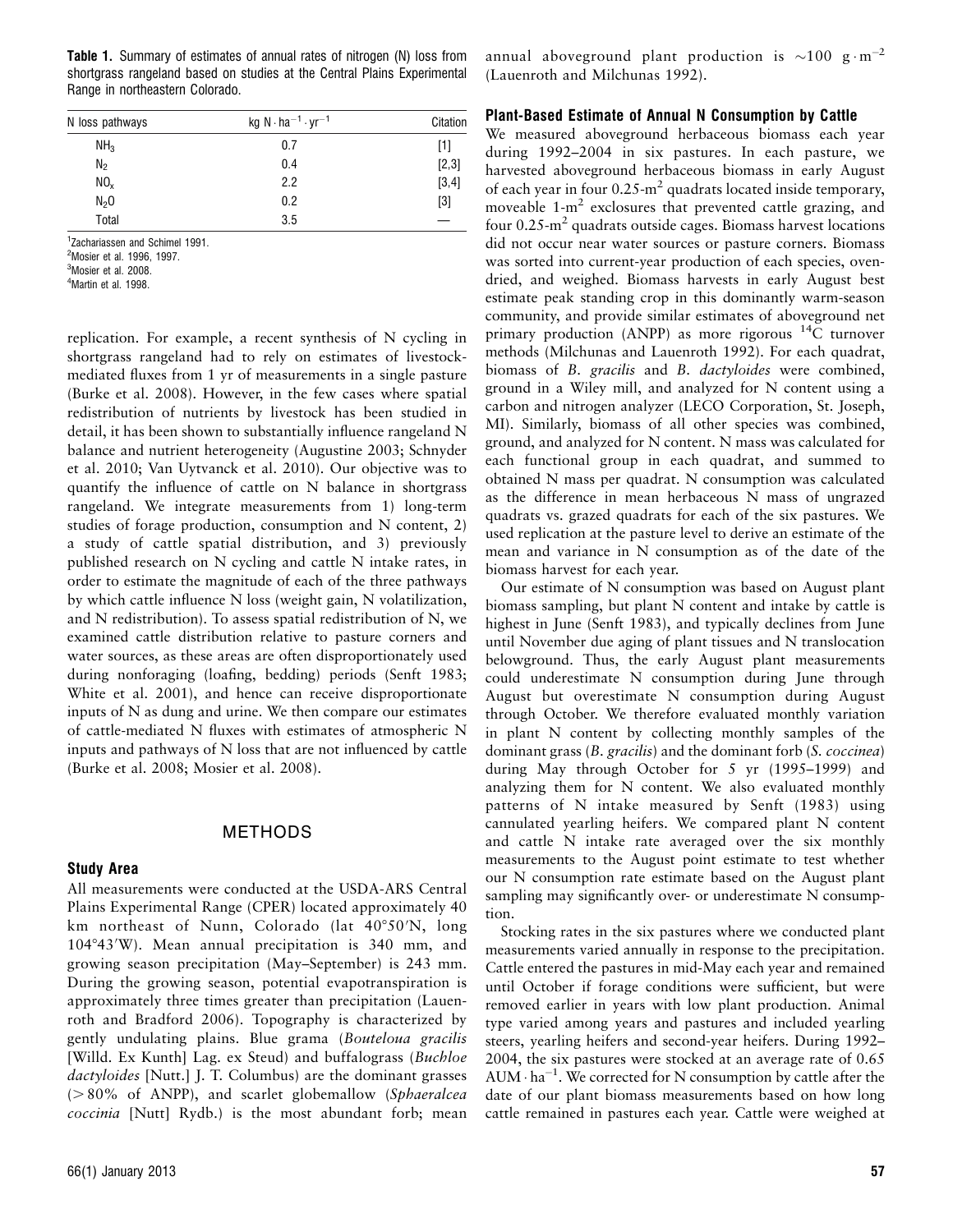the beginning and end of the grazing season, and stocking rate was calculated based on animal metabolic weight.

## Animal-Based Estimate of Annual N Consumption

Senft (1983) measured monthly rates of N intake by cannulated yearling heifers during 1980–1981 at CPER, and expressed them on a metabolic body weight basis. During 1992–2004, one pasture at CPER was stocked annually with yearling heifers at  $0.51$  AUM $\cdot$  ha<sup>-1</sup>, and these animals were weighed at 1-mo intervals during the grazing season. We used these monthly body weights combined with Senft's (1983) monthly estimates of N intake to calculate the annual amounts of N consumed in this pasture, and also used the net change in body weight over the grazing season to calculate N removal in weight gain. Because the pasture was stocked at a lower rate (0.51  $AUM \cdot ha^{-1}$ ) than the six pastures where we measured plant biomass and N content  $(0.65 \text{ AUM} \cdot \text{ha}^{-1})$ , we assumed N intake would increase in direct proportion to an increase in stocking rate, and expressed all of our N cycling calculations in terms of a stocking rate of  $0.65$  AUM  $\cdot$  ha<sup>-1</sup>. Plant-based estimates of N consumption were not available for the pasture with monthly heifer body weights.

## Spatial Partitioning of N Intake and N Excretion

Previous analyses of cattle spatial distribution in shortgrass rangeland were limited to a single 130-ha pasture studied during 1980–1981 at CPER (Senft 1983). This study documented strong disproportionate use of areas near fence corners and water tanks for nongrazing activities (travelling, standing, resting, and bedding). Differential use of these small portions of the pasture for nongrazing activities was the primary factor driving spatial redistribution of N by cattle (Senft 1983).

Advances in systems to track large herbivores using global positioning system (GPS) units (e.g., Ungar et al. 2005) provided an opportunity to more precisely quantify cattle spatial distribution in pastures. In 2008, we quantified the spatial distribution of yearling steers in five pastures at CPER using Lotek GPS3300 collars (Lotek Engineering, Newmarket, ON, Canada). Collars were programmed to record GPS fixes at 5-min intervals, and were deployed during four time periods: 1) 15 May–4 June, 2) 13 June–2 July, 3) 11 July–31 July, and 4) 8 August–2 September. During the first and third interval, we deployed collars on three steers in each of two 130-ha pastures (six steers total). During the second and fourth interval, we deployed collars on three steers in each of three 65-ha pastures (nine steers total). Data were imported into a geographic information system (ArcGIS version 9.1). For each steer and time interval, we calculated the proportion of fixes that occurred within 50 m of pasture fence corners, within 100 m of water tanks located in a pasture corner, or within 75 m of water tanks not located in a pasture corner. We used the larger radius for water tanks located in corners due to the more restricted area available to the cattle when accessing water in corners compared to pastures with the tank located away from the fence.

# Calculation of a Spatial N Budget for Shortgrass Rangeland

The amount of N removed from pastures in cattle biomass was estimated using two different datasets on cattle weight gains. First, for the six pastures where we sampled vegetation to estimate N consumption rates, cattle were weighed at the beginning and end of the grazing season. The net change in cattle biomass was used to calculate N removal assuming 2.72% N in that biomass (Dean et al. 1975). This estimate was used to develop an N budget in association with the plantbased estimate of N consumption. Second, for the pasture where we used monthly measurements of cattle weights to derive the animal-based estimate of N consumption, we used the net weight gain over each grazing season to calculate N removed in cattle biomass, again assuming 2.72% N in that biomass. Stocking rate in this pasture during 1992–2004 was  $0.51$  AUM $\cdot$  ha<sup>-1</sup>, so the N removal estimate was extrapolated to a stocking rate of 0.65 AUM $\cdot$  ha<sup>-1</sup>, and used to develop an N budget in combination with the animal-based estimate of N consumption.

Based on our cattle distribution study, we developed N budgets for shortgrass rangeland excluding that portion of the pasture within 50 m of corners, 75 m of tanks in corners, and 75 m of tanks away from corners. N budgets assume 2.5% of the pasture is near tanks and corners. Many previous studies of livestock N excretion in relation to grazing, travelling, resting, and other activities have demonstrated that dung and urine deposition is directly related to time spent by an animal in an area, regardless of activity (Lange and Willcocks 1979; Senft 1983; White et al. 2001; Auerswald et al. 2010; Van Uytvanck et al. 2010; Moir et al. 2011). Based on these studies, we assumed that cattle intake of forage N in a given area was proportional to the percent of the pasture that the area occupied, while excretion of N in dung and urine in an area was proportional to the amount of time cattle spent there.

Cattle also influence N loss via volatilization from urine patches. Volatilization rates depend on soil texture, humidity, temperature, and activity of plants and microbes (Schimel et al. 1986; Milchunas et al. 1988). Based on studies of urea-N volatilization at CPER during the growing season, we assumed that 14% of N is volatilized from urine patches (Schimel et al. 1986; Milchunas et al. 1988). Senft (1983) estimated that 53% of N excreted by cattle during May through October is as urine. We therefore calculated N volatilization from urine patches for the 97.5% of the pasture away from corners and water tanks as ( $[N \text{ consumption}-N \text{ removed in cattle weight}]$ gain–N redistributed to tanks and corners] $\times$ 0.53 $\times$ 0.14).

Finally, we compared cattle-mediated N fluxes with N inputs to the ecosystem via atmospheric deposition, and N losses via  $NO_x$ ,  $N_2$ ,  $N_2O$ , and  $NH_3$  fluxes from the soil and plants. Net pasture N balance was calculated as the difference between all inputs and losses. We compared net pasture N balance for the two different methods of estimating N consumption for cattle based for an adjusted equivalent stocking rate of 0.65  $AUM \cdot ha^{-1}$ .

### RESULTS

### Plant-Based Estimates of N Intake

Nitrogen content of B. gracilis and S. coccinia was greatest during May through June and then declined monotonically over the grazing season. Nitrogen content of B. gracilis collected in August ( $X \pm 1$  SE=1.34+0.09%) was similar to N content averaged over all 6 mo of sampling  $(1.28+0.08\%;$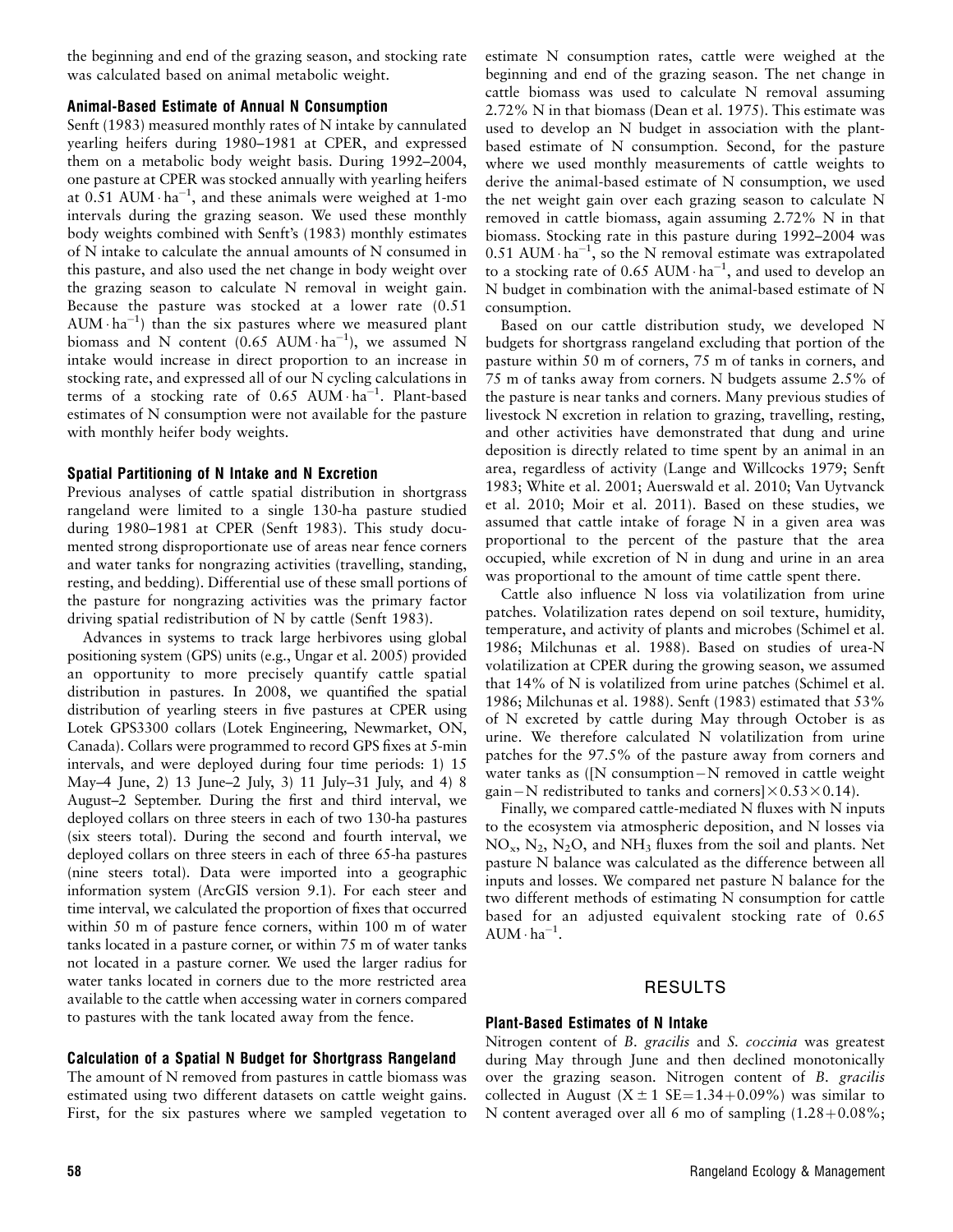

Figure 1. Seasonal variation in N content of aboveground biomass of the dominant grass (Bouteloua gracilis) and the dominant forb (Sphaeralcea coccinia) sampled annually during 1995–1999 in shortgrass rangeland at the Central Plains Experimental Range in northeastern Colorado. Monthly estimates of cattle N intakes reported by Senft (1983) are also shown for comparison.

paired  $t=1.17$ ,  $P=0.31$ ; Fig. 1). Nitrogen content of S. coccinia in August  $(1.86+0.08\%)$  was slightly lower than N content averaged over all 6 mo of sampling  $(1.99+0.07\%;$  paired  $t=3.23$ ,  $P=0.032$ ), but the magnitude of this difference (0.13% N) was small relative to seasonal variation (from 2.85% in May to 1.35% in October; Fig. 1). Based on cattle N intake rates measured monthly by Senft (1983), August N intake (1.58 g N $\cdot$  d<sup>-1</sup> $\cdot$  body weight<sup>-0.75</sup>) was nearly identical to N intake averaged over the 6 monthly estimates for May through October (1.57 g N $\cdot$  day $^{-1}\cdot$  body weight $^{-0.75}$ ). Based on these findings, we assumed that the daily N intake rate estimated from August sampling of plant biomass could be directly extrapolated to estimate N intake rate for the full May through October grazing season based on the total number of grazing days in a given year.

Aboveground mass of N in vegetation at peak standing crop averaged 11 kg N $\cdot$  ha<sup>-1</sup> over the 13-yr period, varying from 5.0 kg  $\cdot$  ha<sup>-1</sup> for a severe drought in 2002 to 20.5 kg $\cdot$  ha<sup>-1</sup> for a wet year in 1999 (Table 1). Daily N consumption measured as the difference between N yield in ungrazed vs. grazed quadrats harvested in August in pastures with a mean stocking rate of 0.65 AUM $\cdot$ ha<sup>-1</sup> averaged 0.024 kg $\cdot$ ha<sup>-1</sup> $\cdot$ d<sup>-1</sup>, which translates to a mean N consumption rate of 3.58 kg N $\cdot$  ha<sup>-1</sup> for the full grazing season. Linear extrapolation to a heavy stocking rate of  $1.0$  AUM $\cdot$  ha<sup>-1</sup> gives an annual N consumption rate of 5.51 kg  $N \cdot ha^{-1}$ .

#### Animal-Based Estimates of N Intake

For the pasture where yearling heifers were weighed monthly during 1992–2004, cattle entered in mid-May (range of 12–22

May) at a mean body mass of 284.0 kg. In most years, cattle grazed until early October (range 2–16 October), but they were removed earlier during drought years (12 August in 1994, 11 August in 2000, and 8 August in 2002), with a mean grazing season of 130 d. Across years, mean weight at the end of the grazing season was 387 kg, and mean annual stocking rate for this pasture was  $0.51$  AUM $\cdot$  ha<sup>-1</sup>. Monthly body weights were multiplied by the number of grazing days in the month and monthly N intake rate reported by Senft (1983), and products were summed across all months in the grazing season to give annual N consumption estimates varying from 1.61 to 2.98 kg $\cdot$  ha<sup>-1</sup> $\cdot$  yr<sup>-1</sup>. Because the stocking rate (0.51 AUM $\cdot$  ha<sup>-1</sup>) was lower than for pastures where we measured N consumption with grazing cages  $(0.65 \text{ AUM} \cdot \text{ha}^{-1})$ , the animal-based estimates were adjusted assuming a linear increase in N intake with stocking rate, giving estimates varying from 2.06 to 3.80 kg $\cdot$  ha<sup>-1</sup> $\cdot$  yr<sup>-1</sup>, and a 13-yr mean of 3.34 kg $\cdot$  ha<sup>-1</sup> $\cdot$  yr<sup>-1</sup> (Table 2). This estimate is similar to the plant-based estimates for the same series of years (paired t-test,  $N=13$ ,  $t=0.679$ ,  $P=0.51$ ).

#### Cattle Spatial Distribution

The GPS tracking study revealed that cattle spent an average of 27% of their time in pasture corners or near water tanks (Table 3), which comprised only 2.5% of the area in pastures (Table 3). Cattle spent an average of 73% of their time in the remaining 97.5% of the pastures. The ratio of time spent near corners and water to area occupied by them was greatest in pasture 2, where steers spent 36.5% of their time in 1.1% of the pasture, and least in pasture 5, where steers spent 20% of their time in 3.9% of the pasture. Based on these results, the amount of N removed from the portion of the pasture away from tanks and corners (and hence redistributed into areas near corners and tanks) was estimated as 24.5% of the total N excreted by cattle, i.e., 24.5% of the difference between N consumption and N removed in cattle weight gains.

#### Spatial N Budget for Shortgrass Rangeland

N budgets for the both the plant and animal-based estimates of N consumption and N removal in cattle weight gains were strikingly similar (Table 4). Both approaches indicate that N inputs and losses are balanced for moderately stocked shortgrass rangeland. Cattle-mediated N losses were cumulatively 1.39-1.50  $\text{kg} \cdot \text{ha}^{-1}$ , or 28-30% of current estimates of atmospheric N inputs as reported by Burke et al. (2008). N spatially redistributed to corners and water tanks (0.68–0.73  $\text{kg} \cdot \text{ha}^{-1}$ ) was the largest cattle-mediated loss pathway (Table 4).

#### **DISCUSSION**

Over the past half-century, internal cycling and net balance of N in shortgrass rangeland has been intensively studied (Clark 1977; Hook and Burke 2000; Burke et al. 2008). Annual N inputs from atmospheric deposition are estimated to be  $\sim$  5.0  $\text{kg N}\cdot\text{ha}^{-1}$  (Holland et al. 1999; Burke et al. 2008), while N gas losses ( $NO_x$ ,  $N_2O$ ,  $N_2$ , and plant-emitted  $NH_3$ ) are estimated to be  $\sim$ 3.5 kg·ha<sup>-1</sup> (Table 1; Mosier et al. 2008). Because leaching and  $N_2$ -fixation are both negligible in this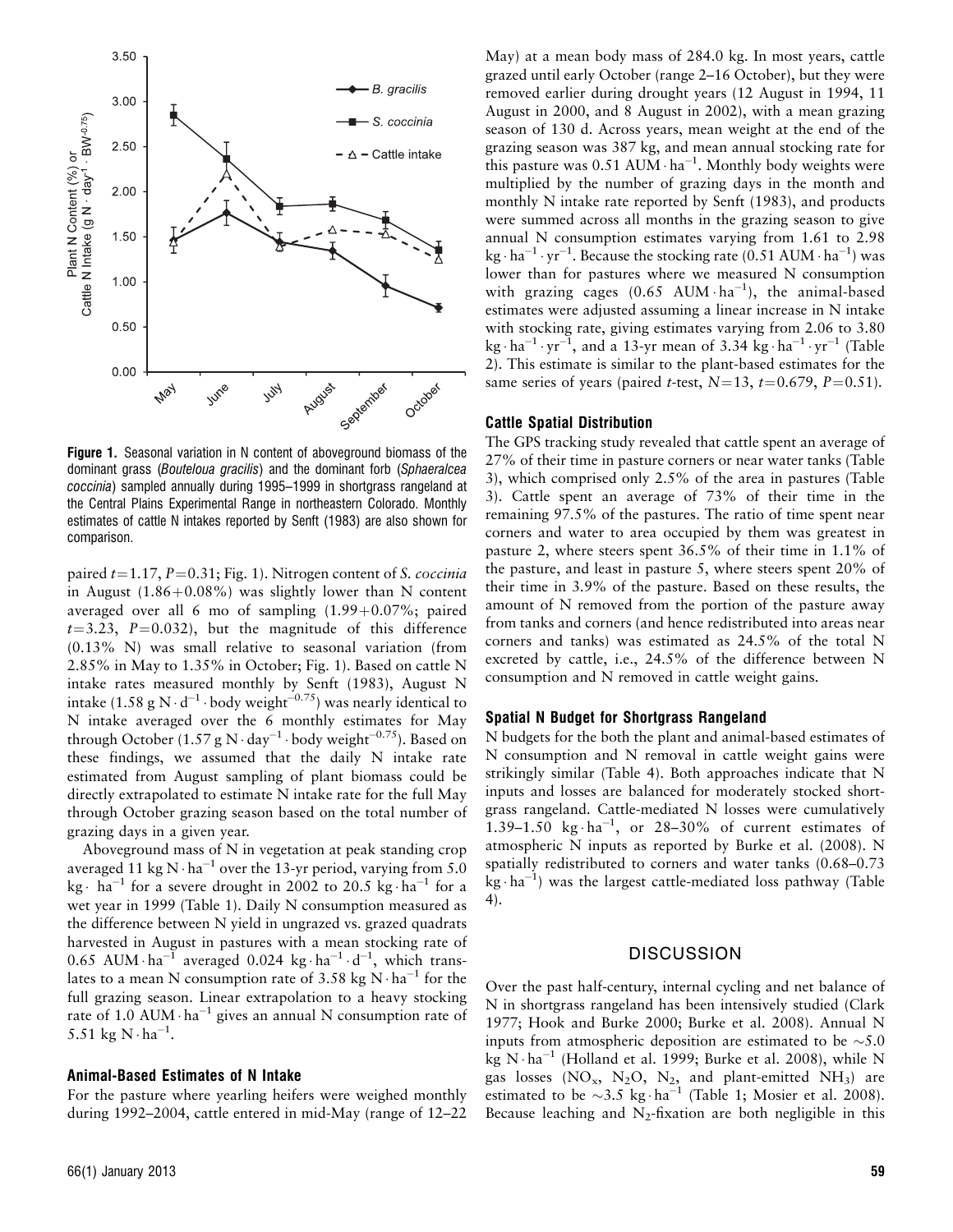Table 2. Estimates of nitrogen (N) consumption by cattle at the Central Plains Experimental Range (CPER) in northeastern Colorado during 1992–2004 using plant-based vs. animal-based methods, based on a stocking rate of 0.65 Animal Unit Months (AUM) ha<sup>-1</sup>. The plant-based method uses measurements of N in aboveground herbaceous plant biomass inside vs. outside temporary grazing cages in six pastures for the 13-yr study period. The animal-based method is derived from weights of yearling heifers measured monthly in one pasture at the CPER during 1992–2004, multiplied by monthly estimates of N intake (g N · bodyweight<sup>-0.75</sup> · d<sup>-1</sup>) reported by Senft (1983; Fig. 1). Annual standard errors are based on variation among the six pastures within a given year; standard errors for the 13-yr means are based on among-year variation.

|         |                                                   |      |                                                                                                  | Plant-based mean daily N |                                                                                                                      |      | Animal-based annual                                                                              |
|---------|---------------------------------------------------|------|--------------------------------------------------------------------------------------------------|--------------------------|----------------------------------------------------------------------------------------------------------------------|------|--------------------------------------------------------------------------------------------------|
|         | N in peak standing crop<br>$(kg N \cdot ha^{-1})$ |      | consumption rate<br>$(kg N \cdot ha^{-1} \cdot d^{-1})$<br>for 0.65 AUM $\cdot$ ha <sup>-1</sup> |                          | Plant-based annual N<br>consumption (kg $N \cdot ha^{-1} \cdot yr^{-1}$ )<br>for $0.65$ AUM $\cdot$ ha <sup>-1</sup> |      | N consumption<br>$(kg N \cdot ha^{-1} \cdot yr^{-1})$<br>for $0.65$ AUM $\cdot$ ha <sup>-1</sup> |
| Year    | Mean                                              | 1 SE | Mean                                                                                             | 1 SE                     | Mean                                                                                                                 | 1 SE | Mean                                                                                             |
| 1992    | 14.88                                             | 1.84 | 0.020                                                                                            | 0.007                    | 2.91                                                                                                                 | 1.01 | 3.78                                                                                             |
| 1993    | 6.50                                              | 0.79 | 0.019                                                                                            | 0.010                    | 3.03                                                                                                                 | 1.51 | 3.60                                                                                             |
| 1994    | 8.85                                              | 0.83 | 0.007                                                                                            | 0.010                    | 0.98                                                                                                                 | 1.45 | 2.19                                                                                             |
| 1995    | 13.95                                             | 2.12 | 0.034                                                                                            | 0.010                    | 5.31                                                                                                                 | 1.54 | 3.80                                                                                             |
| 1996    | 9.67                                              | 2.14 | 0.027                                                                                            | 0.007                    | 4.45                                                                                                                 | 1.22 | 3.63                                                                                             |
| 1997    | 14.89                                             | 0.91 | 0.036                                                                                            | 0.012                    | 5.83                                                                                                                 | 1.88 | 3.63                                                                                             |
| 1998    | 12.05                                             | 1.98 | 0.024                                                                                            | 0.019                    | 3.91                                                                                                                 | 3.08 | 3.69                                                                                             |
| 1999    | 20.54                                             | 2.58 | 0.041                                                                                            | 0.021                    | 5.88                                                                                                                 | 3.03 | 3.70                                                                                             |
| 2000    | 6.09                                              | 1.28 | 0.032                                                                                            | 0.015                    | 3.59                                                                                                                 | 1.72 | 2.13                                                                                             |
| 2001    | 11.94                                             | 1.06 | 0.023                                                                                            | 0.016                    | 3.36                                                                                                                 | 2.37 | 3.78                                                                                             |
| 2002    | 5.04                                              | 0.69 | 0.018                                                                                            | 0.003                    | 1.85                                                                                                                 | 0.33 | 2.06                                                                                             |
| 2003    | 11.28                                             | 0.82 | 0.023                                                                                            | 0.016                    | 3.34                                                                                                                 | 2.38 | 3.74                                                                                             |
| 2004    | 8.23                                              | 1.02 | 0.015                                                                                            | 0.008                    | 2.16                                                                                                                 | 1.10 | 3.73                                                                                             |
| $13-yr$ | 11.07                                             | 1.02 | 0.024                                                                                            | 0.003                    | 3.58                                                                                                                 | 0.41 | 3.34                                                                                             |

system, it remains unclear how the imbalance between inputs and losses can be explained (Burke et al. 2008). Recent syntheses of trace gas flux (Mosier et al. 2008) and shortgrass N cycling (Burke et al. 2008) relied on studies by Senft (1983), Senft et al. (1985), and Schimel et al. (1986) to suggest that cattle effects on N cycling were small relative to cumulative trace gas fluxes.

Our analysis using a plant-based method (moveable grazing cages) that was independent of the studies by Senft (1983) replicated across six moderately stocked pastures, and repeated for 13 yr estimated annual consumption of N by cattle to be 3.58 kg N·ha<sup>-1</sup>. This represents 32% of N in peak annual standing herbaceous biomass (11.07 kg N $\cdot$  ha<sup>-1</sup>). Given that N consumed by cattle is either 1) removed in cattle biomass, 2) deposited as dung and urine near corners or water tanks, or 3) returned to the rangeland as dung and urine (a form that is substantially altered compared to plant litter in its availability to microbes and plants), it is clear from this estimate alone that cattle can have a substantial influence on the N cycle.

Furthermore, using replicated measurements of cattle weight gains in six pastures over 13 yrs, and replicated measurements of cattle distribution in five pastures over 1 yr, we find that cattle stocked at 0.65 AUM $\cdot$ ha<sup>-1</sup> can remove 0.60 kg N $\cdot$ ha<sup>-1</sup> in cattle biomass gain and spatially redistribute 0.73 kg N $\cdot$  ha<sup>-1</sup> to corners and watering areas. Of the N returned to the bulk of the pasture as dung and urine (estimated by difference as 2.08 kg  $\mathrm{N}\cdot\mathrm{ha}^{-1}$ ), an additional 0.17 kg  $\mathrm{N}\cdot\mathrm{ha}^{-1}$  can be lost as  $\mathrm{NH}_3$ volatilization. Cumulatively, these cattle-mediated pathways (1.50 kg N·ha<sup>-1</sup>) can explain the imbalance between atmospheric inputs and trace gas losses. While  $NO<sub>x</sub>$  remains the largest pathway of N loss, spatial N redistribution by cattle and N removed in cattle biomass are the second and third largest losses, respectively.

How can we reconcile our findings with previous reviews on shortgrass N cycling that suggested a minimal influence of cattle? Examination of the methods and assumptions inherent in N flux rates reported by Senft (1983) and Schimel et al. (1986) indicate it can be explained on the basis of assumptions

Table 3. Amount of time spent by steers within 50 m of pasture corners, 100 m of water tanks in corners, and 75 m of water tanks away from corners for five pastures at the Central Plains Experimental Range in northeastern Colorado in 2008. Numbers in parentheses show standard errors based on three steers tracked using global positioning system (GPS) collars in each pasture.

| Pasture        | Size (ha) | Dates sampled                        | $GPS$ fixes $\cdot$ steer <sup>-1</sup> | % Time near water and corners | % of Pasture (Area) |
|----------------|-----------|--------------------------------------|-----------------------------------------|-------------------------------|---------------------|
|                | 130       | 15 May-4 June; 11 July-31 July       | 11808                                   | 25.5(0.9)                     | 1.1                 |
| $\overline{2}$ | 130       | 15 May-4 June; 11 July-31 July       | 11 807                                  | 36.5(0.4)                     | 1.1                 |
| 3              | 65        | 13 June-2 July; 8 August-2 September | 12672                                   | 31.3(0.8)                     | 3.9                 |
| 4              | 65        | 13 June-2 July; 8 August-2 September | 12671                                   | 21.8(0.5)                     | 2.6                 |
| 5              | 65        | 13 June-2 July; 8 August-2 September | 12938                                   | 20.0(0.4)                     | 3.9                 |
| 5-pasture Mean |           |                                      | 12379                                   | 27.0(3.1)                     | 2.5(0.6)            |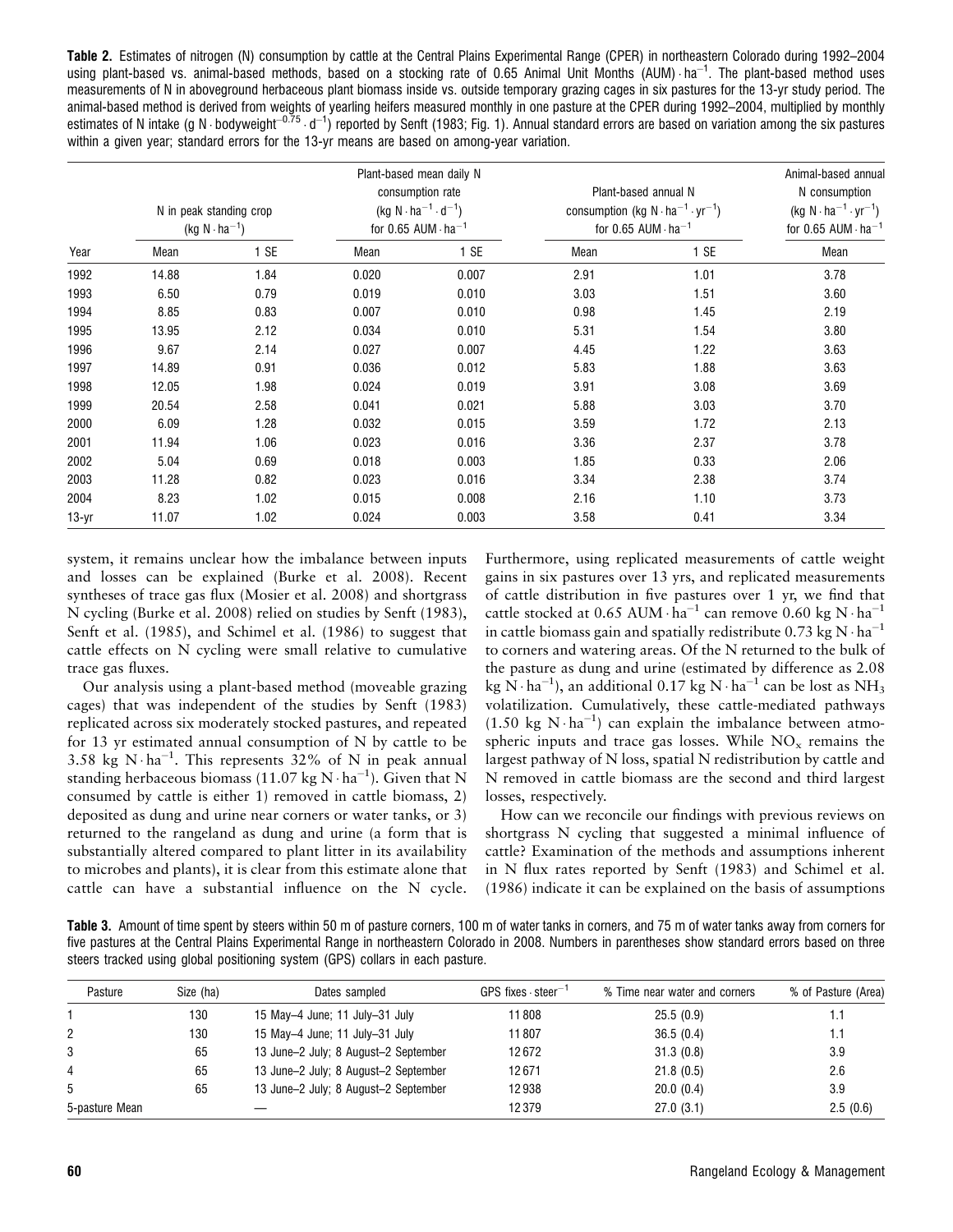Table 4. Comparison of estimates of cattle-mediated nitrogen (N) fluxes with N inputs and losses not influenced by cattle for the Central Plains Experimental Range in northeastern Colorado. Animal vs. plant-based estimates of N consumption by cattle were calculated using two independent methods for the period 1992–2004 (Table 2), based on a stocking rate of 0.65 Animal Unit Months  $(AUM) \cdot ha^{-1}$ . N removed in weight gains was estimated based on measured cattle weight gains for 1992–2004 assuming 2.72% N in cattle biomass (Dean et al. 1975). N redistribution by cattle (to areas near pasture corners and water tanks) and  $NH<sub>3</sub>$  volatilization from urine patches were calculated as a proportion of the N consumption estimate based on cattle distribution analyses (global positioning system [GPS] telemetry) and previous measures of N volatilization (Schimel et al. 1986; Milchunas et al. 1988).

|                                                   |              | Animal-based                  | Plant-based                         |
|---------------------------------------------------|--------------|-------------------------------|-------------------------------------|
|                                                   | Nonlivestock | estimates for                 | estimates for                       |
|                                                   | N fluxes     | $0.65$ AUM $\cdot$ ha $^{-1}$ | $0.65$ AUM $\cdot$ ha <sup>-1</sup> |
| Inputs:                                           |              |                               |                                     |
| Wet deposition                                    | $2.5^{1}$    |                               |                                     |
| Dry deposition                                    | $2.5^{1}$    |                               |                                     |
| Internal:                                         |              |                               |                                     |
| N consumption by cattle                           |              | 3.34                          | 3.58                                |
| N deposition by cattle                            |              | 1.95                          | 2.08                                |
| Losses:                                           |              |                               |                                     |
| $N_2$ O, $N_2$ , $NO_x$ and plant-NH <sub>3</sub> | 3.5          |                               |                                     |
| loss                                              | (Table 1)    |                               |                                     |
| N removed in cattle                               |              | 0.55                          | 0.60                                |
| biomass                                           |              |                               |                                     |
| N redistributed to tanks and                      |              | 0.68                          | 0.73                                |
| corners                                           |              |                               |                                     |
| $NH3$ Volatilization from urine                   |              | 0.16                          | 0.17                                |
| patches                                           |              |                               |                                     |
| Net pasture N balance                             |              | 0.11                          | 0.00                                |
| excluding tanks and                               |              |                               |                                     |
| corners                                           |              |                               |                                     |
| Net cattle N deposition at                        |              | 26.7                          | 28.5                                |
| tanks and corners                                 |              |                               |                                     |
|                                                   |              |                               |                                     |

1 Burke et al. 2008.

concerning stocking density and the season of grazing. Senft (1983) measured N intake by cattle in a pasture with a relatively low stock density (10 yearling heifers in 126 ha) year round; estimates presented by Schimel et al. (1986) are based on the same scenario. In contrast, most upland shortgrass rangeland in this region, including nearly all publicly managed rangeland, have at least twice that stock density during the summer (May through October) grazing season, but no winter grazing. Summer cattle grazing has much greater effects on N cycling than does dormant season grazing, because N intake rates are greatest during June through August (Fig. 1). When we applied N intake rates measured by Senft (1983) on a per heifer basis during May through October to monthly heifer weights measured at our study site during 1992–2004, we estimate a mean annual N intake rate of 3.34 kg  $N \cdot ha^{-1}$ , which is similar to our plant-based estimates for the same series of years (Table 2). Given that the plant-based and animal-based estimates were derived from independent data, their congruence gives us confidence that summer grazing by cattle at 0.65

 $A$ UM $\cdot$  ha<sup>-1</sup> has a substantial effect on the N cycle, and influences overall N balance, in the landscape we studied.

The precision of N flux estimates for semiarid rangelands is low because most fluxes are relatively small (on an annual basis) and strongly influenced by temporal and spatial variability. Precision of our cattle N redistribution estimate depends on variation in 1) the annual N consumption by cattle, and 2) the proportion of time cattle spend in corner/tank areas minus the proportion of the pasture area comprising these N sink areas. For the former, the 95% confidence interval for the plant-based method was 2.68–4.48 kg $\cdot$  ha<sup>-1</sup>; for the latter, the five pastures we measured ranged from 16.1 to 35.5. Using the lowest and the highest estimates of both parameters gives a range of 0.33–1.38 kg N·ha<sup>-1</sup> lost via redistribution by cattle at  $0.65$  AUM $\cdot$ ha<sup>-1</sup>. A similar range cannot be calculated for the animal-based estimate because error was not reported for the monthly heifer N intake estimates (Senft 1983), but the  $0.68 \text{ kg N} \cdot \text{ha}^{-1}$  estimate corresponds very closely to the mean plant-based estimate (0.73 kg  $\overline{N} \cdot \text{ha}^{-1}$ ). Cattle redistribution is thus likely to be the most important loss pathway other than  $NO<sub>x</sub>$  emissions (Tables 1 and 3).

Regarding our urine-N volatilization estimate, Schimel et al. (1986) found 27% of N was volatilized from urine patches in uplands and 0% in lowlands during the growing season. Milchunas et al. (1988) found 14.1% N lost from urine patches on a backslope, and 1.5% N loss in a lowland during the growing season. Based on the assumption of 70% upland and 30% swales in a typical shortgrass pasture, the weighted average percent N loss is 10.3% (Milchunas et al. 1988) to 18.9% (Schimel et al. 1986), with a mean of 14.6%. Even substantial variation in this estimate of percent loss (e.g., from 10% to 20% of urine-N volatilized, equivalent to 0.11–0.22 kg  $N \cdot ha^{-1}$  lost) has a minor influence on our total estimate of cattle effect on N losses.

Estimates of atmospheric N inputs via dry deposition and NH3 volatilization from plants have high uncertainty (Burke et al. 2008). We suggest that cattle-mediated loss estimates presented here combined with improved estimates of dry deposition, and NH3 flux from grazed grass canopies (excluding urine-affected patches) will be most important to assessing N balance of shortgrass rangelands. Because the magnitude of all cattle-mediated N fluxes depend upon N consumed per unit area, these fluxes will vary in response to regional gradients in forage production (Lauenroth et al. 1999) and stocking rates in the shortgrass steppe.

#### MANAGEMENT IMPLICATIONS

Pasture design (distribution of fences and water sources) could have an important influence on N redistribution by cattle. Our measurements only apply to small (65–130 ha) pastures. Variation in pasture size, water source number and locations, and stock density/herd size could all influence the amount of time cattle are concentrated into pasture corners or near water, and deserve further consideration. Management of fences, water sources, and herd location and size in a manner that rotates the location of cattle concentration areas on the landscape could improve rangeland N balance if such management allows for periodic plant recovery and suffi